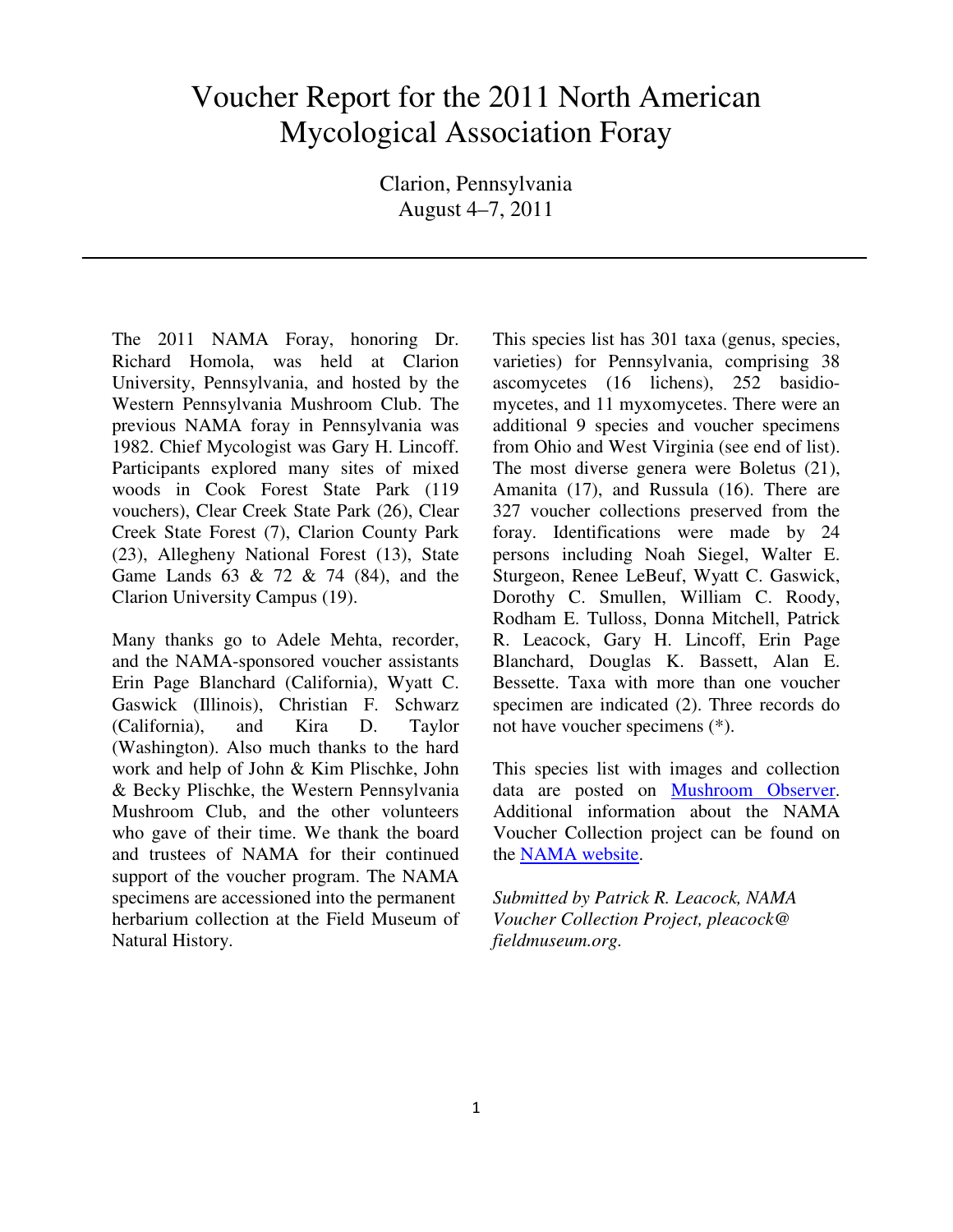## Kingdom Fungi

 Ascomycota Apiosporina morbosa Bisporella citrina Camarops petersii Chlorociboria aeruginascens Chromelosporium coerulescens Cladonia chlorophaea group Cladonia cristatella Cladonia furcata Cladonia macilenta Cordyceps militaris (2) Elaphocordyceps ophioglossoides Flavoparmelia caperata Galiella rufa Helvella elastica Hymenoscyphus renisporus \* Hypocrea sp. Hypocrea chromosperma Hypogymnia physodes Hypomyces cervinigenus Hypomyces hyalinus (2) Hypomyces cf. microspermus (2) Hypoxylon fragiforme Isaria farinosa (3) Kretzschmaria deusta Lasallia papulosa Parmelia sulcata Peltigera canina Phaeocalicium polyporaeum Protocrea pallida [Hypocrea] Pseudevernia consocians Punctelia caseana [P. subrudecta auct. Amer.] Punctelia rudecta Tatraea macrospora [Calycina] Umbilicaria mammulata Usnea cf. hirta Usnocetraria oakesiana [Allocetraria] Wynnea americana Xylaria polymorpha Basidiomycota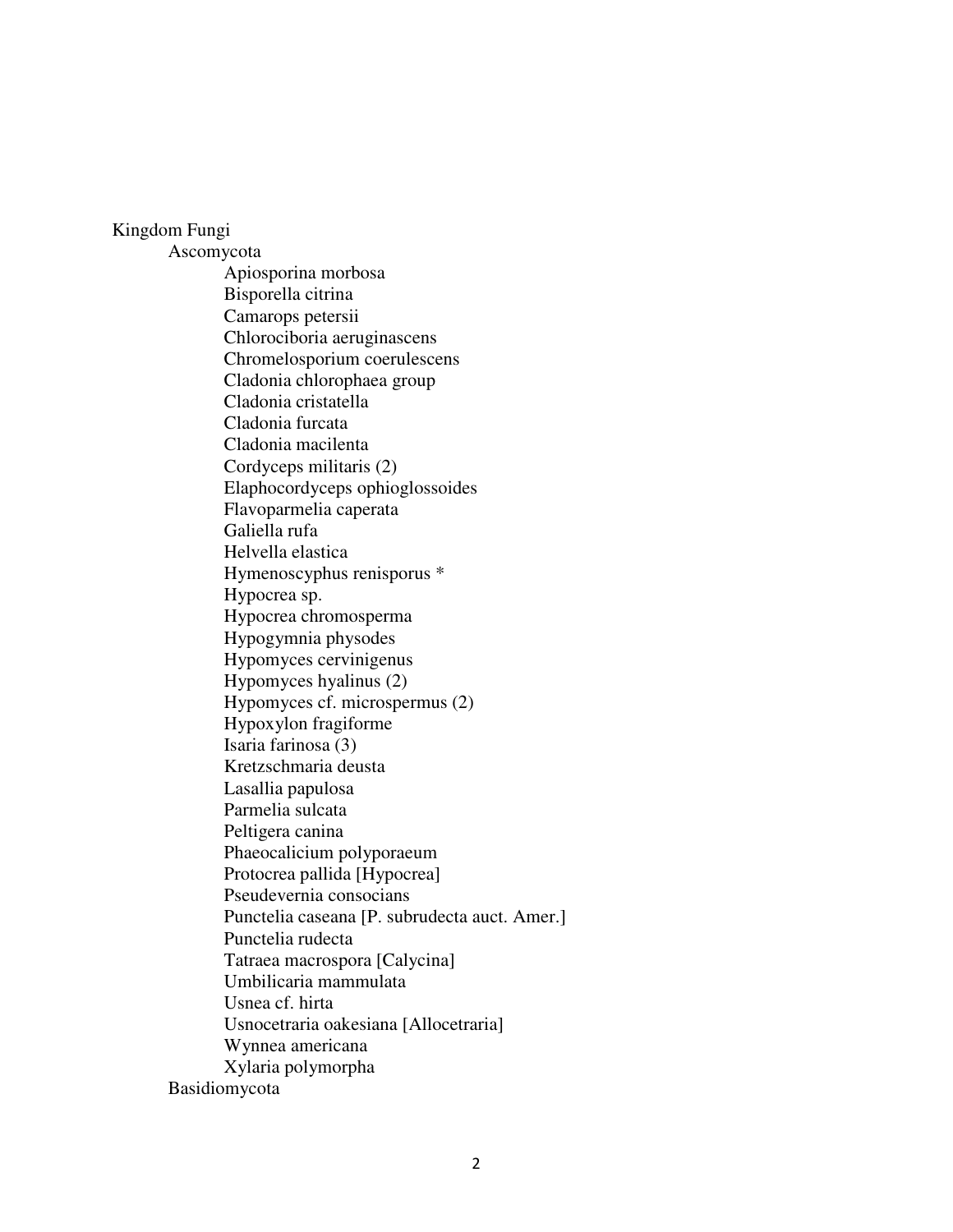Agaricus sp-K placomyces sensu Krieger Agaricus cf. abruptibulbus Agaricus campestris Amanita sp-N51 [Tulloss] (2) Amanita abrupta Amanita atkinsoniana Amanita bisporigera Amanita borealisorora [Tulloss nom. prov.] (2) Amanita cinereoconia Amanita cinereopannosa Amanita daucipes Amanita farinosa Amanita flavoconia Amanita rhopalopus Amanita rubescens sensu auct. amer. Amanita rubescens var. alba Amanita subcokeri [Tulloss nom. prov.] Amanita cf. whetstoneae [Tulloss nom. prov.] Amanita xanthomitra [Tulloss nom. prov.] Artomyces piperatus Boletellus chrysenteroides Boletellus intermedius Boletinellus merulioides [Gyrodon] Boletus bicolor Boletus campestris Boletus chrysenteron Boletus edulis Boletus innixus Boletus longicurvipes Boletus nobilis Boletus oliveisporus Boletus pallidus Boletus pseudosensibilis Boletus roseipes Boletus roxanae Boletus rubellus Boletus sensibilis Boletus speciosus var. brunneus Boletus subcaerulescens Boletus subglabripes Boletus subgraveolens Boletus subvelutipes Boletus vermiculosoides Boletus vermiculosus Bovista colorata [Lycoperdon coloratum] Bovista pila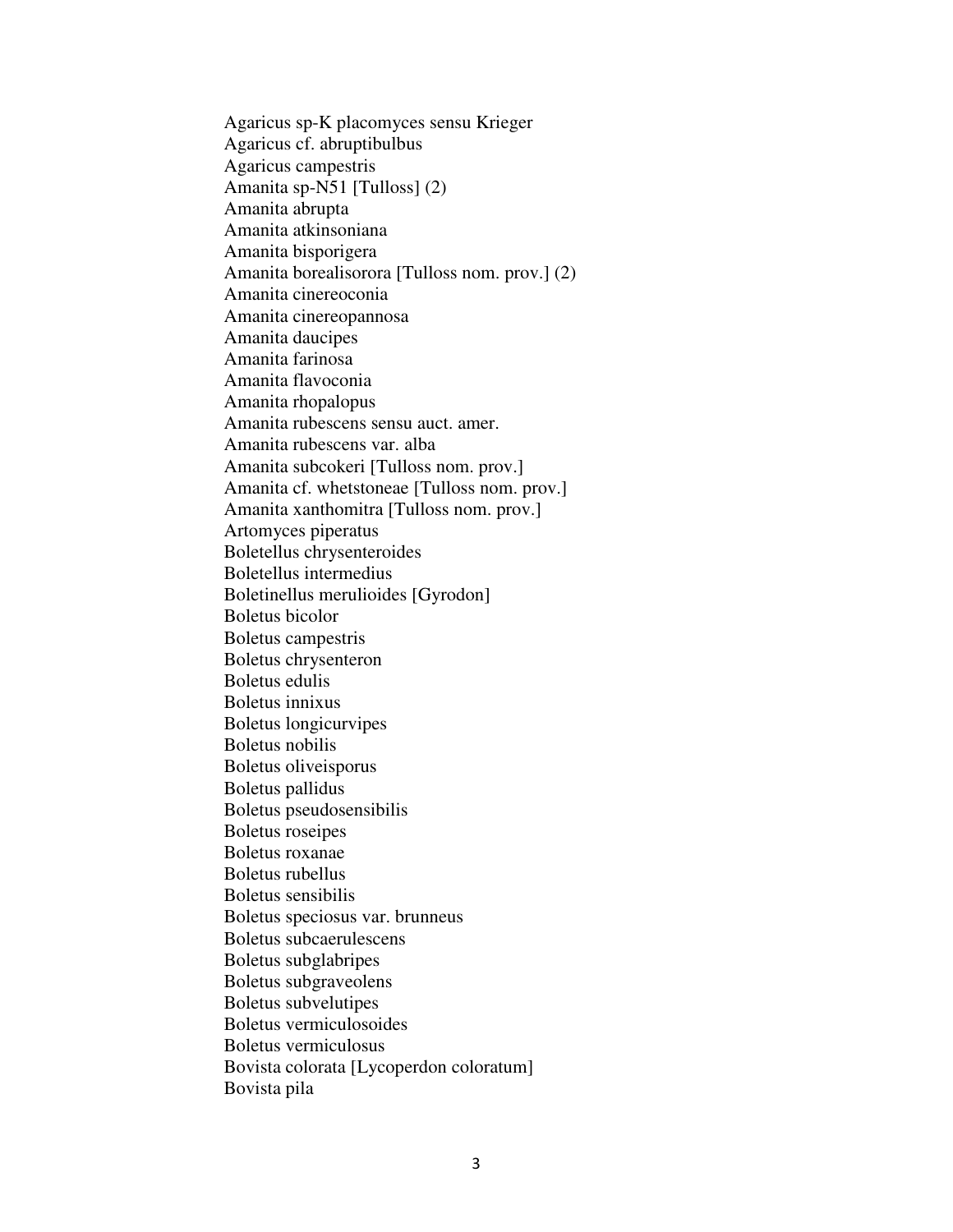Callistosporium luteo-olivaceum (2) Calocera cornea Calocera viscosa Calvatia cyathiformis Cantharellus appalachiensis Cantharellus cibarius sensu auct. ameri. Cantharellus lateritius Ceriporia tarda Cerrena unicolor Chalciporus piperatoides Cheimonophyllum candidissimum Climacocystis borealis Climacodon septentrionalis Clitocybe gibba [Infundibulicybe] (2) Clitocybe odora Clitopilus prunulus Collybia tuberosa Conocybe apala [C. albipes, C. lactea] Coprinellus cf. sp. Cortinarius iodes Cortinarius vibratilis Craterellus tubaeformis [Cantharellus] Crepidotus sp. Crepidotus applanatus (2) Crepidotus crocophyllus Crepidotus malachius Crucibulum laeve Cyathus olla Cyathus stercoreus Cyathus striatus (2) Cyptotrama asprata (2) Cystolepiota sp. Cystolepiota sistrata Dacrymyces chrysospermus [D. palmatus] (2) Dacryopinax cf. elegans Dacryopinax spathularia Daedalea quercina Daedaleopsis confragosa (2) Delicatula integrella Entoloma elodes Entoloma flavifolium Entoloma strictius Entoloma aff. strictius Fomes fomentarius Fomitopsis pinicola Fomitopsis spraguei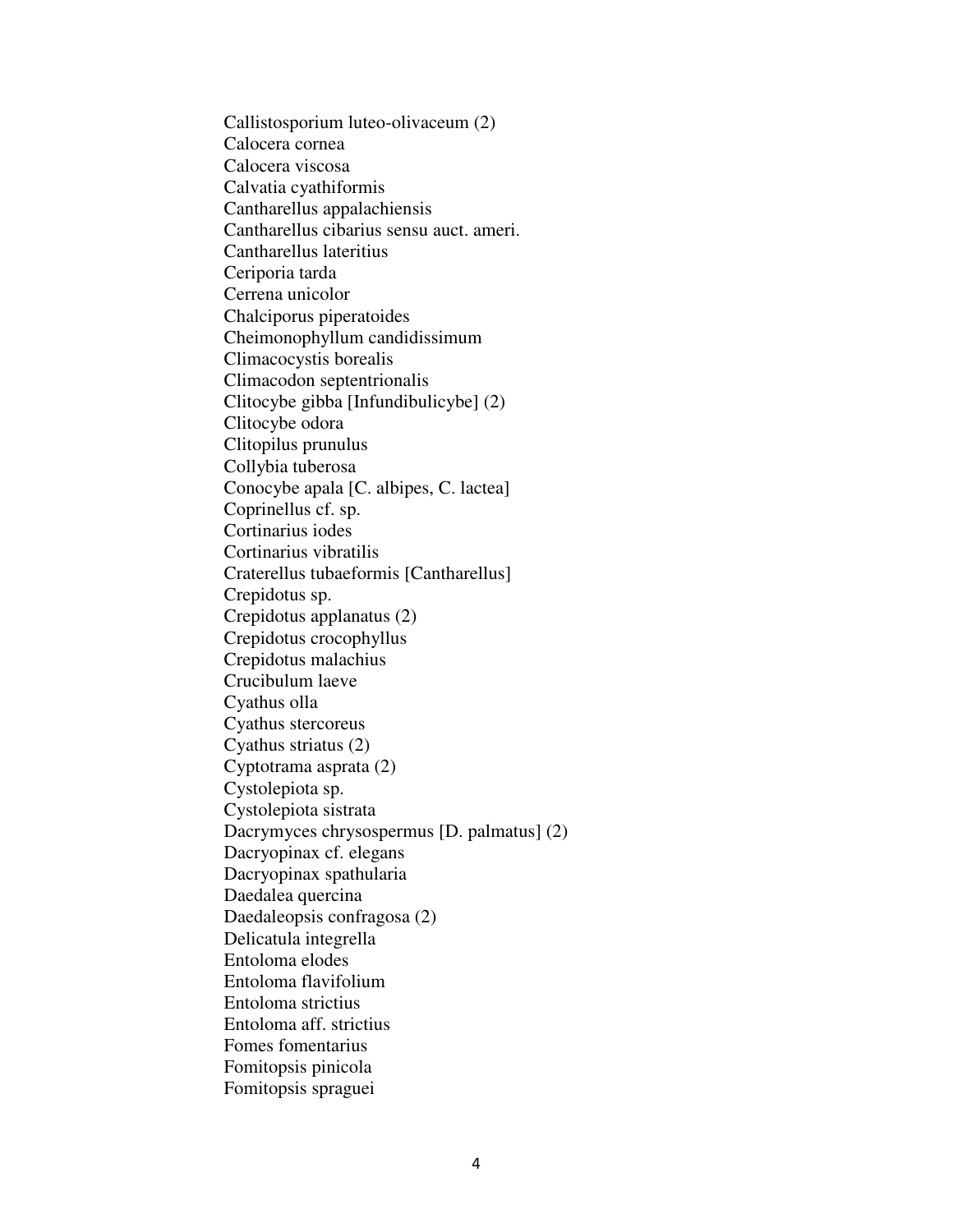Ganoderma applanatum Ganoderma lucidum Ganoderma tsugae Geastrum quadrifidum Gerronema strombodes Gymnopilus sapineus [G. penetrans] Gymnopus androsaceus [Marasmius] Gymnopus biformis Gymnopus confluens Gymnopus dichrous Gymnopus dryophilus Gymnopus foetidus [Micromphale foetidum] Gymnopus luxurians Gymnopus semihirtipes Gymnopus subnudus Gyroporus castaneus \* Hapalopilus nidulans Hohenbuehelia petaloides Hydnochaete olivacea Hygrophoropsis aurantiaca Hymenochaete rubiginosa Hymenopellis furfuracea [Xerula] Hymenopellis rubrobrunnescens [Xerula] Inonotus obliquus Irpex lacteus Laccaria cf. longipes Lacrymaria lacrymabunda (2) Lactarius camphoratus Lactarius griseus Lactarius hygrophoroides Lactarius lignyotus Lactarius mutabilis Laetiporus cincinnatus Laetiporus sulphureus Leccinum cf. aurantiacum Leccinum holopus var. holopus Leccinum luteum Leccinum scabrum Leccinum snellii Leccinum subgranulosum Lentinellus ursinus Lentinus levis Lenzites betulina Lepiota cristata Leucoagaricus americanus Lycoperdon marginatum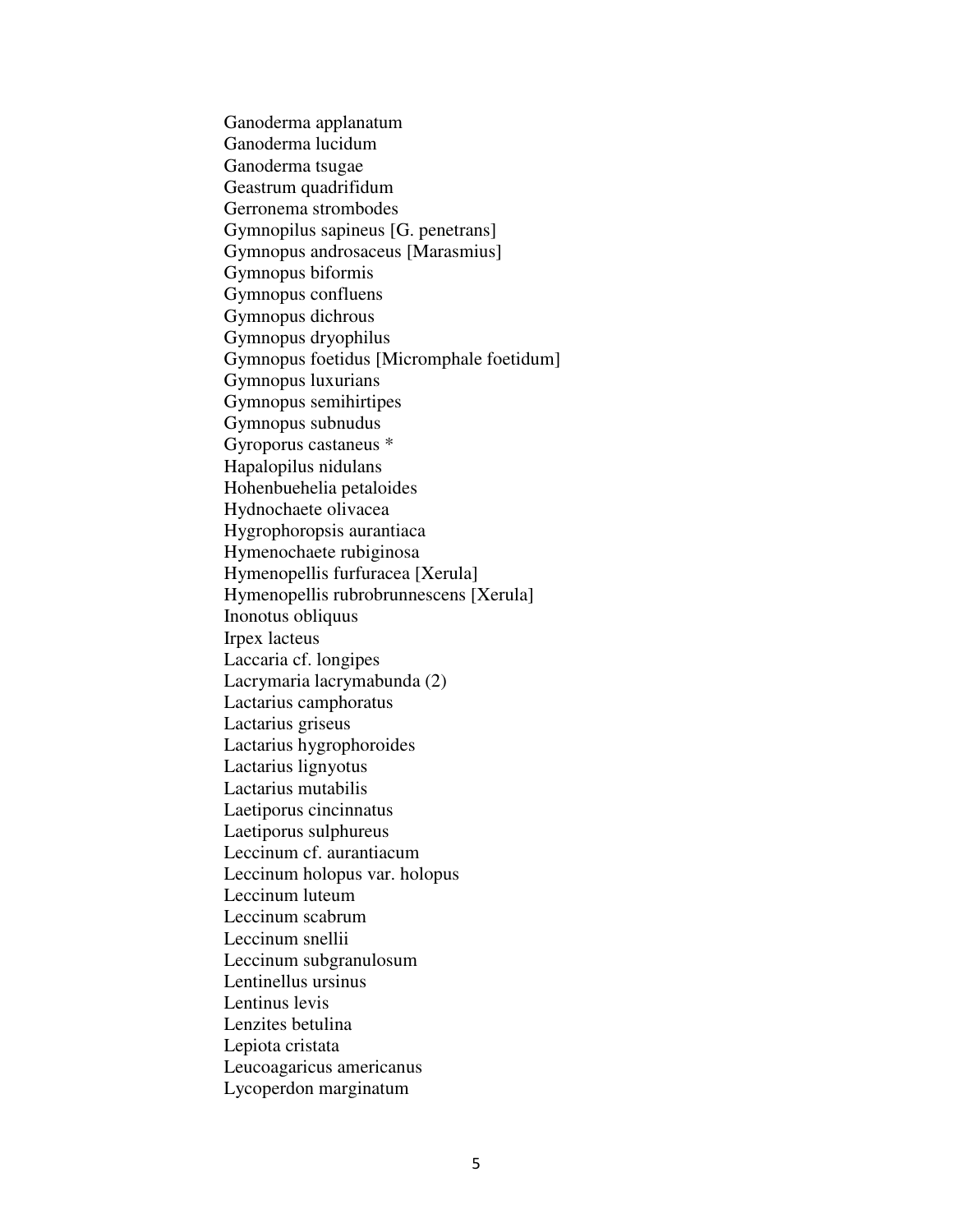Lycoperdon perlatum Lycoperdon pyriforme Lycoperdon subincarnatum Macrolepiota procera group Marasmiellus praeacutus Marasmius capillaris Marasmius graminum Marasmius oreades Marasmius pulcherripes Marasmius rotula Marasmius siccus Marasmius sullivantii Megacollybia rodmani (2) Melanoleuca alboflavida Melanoleuca verrucipes Melanophyllum haematospermum Meripilus sumstinei Mycena leaiana Mycena sanguinolenta Mycetinis opacus [Marasmiellus] Mycetinis scorodonius [Marasmius] Omphalotus illudens Oxyporus populinus Panaeolina foenisecii Panellus stipticus Parasola sp. Parasola plicatilis Perenniporia cf. robiniophila Perenniporia subacida Phaeolus schweinitzii Phellinus gilvus Phellinus hartigii Pholiota granulosa Phylloporus leucomycelinus Pisolithus arhizus Pleurotus dryinus Pleurotus pulmonarius Pluteus cf. cervinus Pluteus longistriatus Pluteus pellitus Pluteus cf. salicinus Polyporus alveolaris Polyporus craterellus Polyporus leptocephalus [P. varius] Psathyrella candolleana Pseudohydnum gelatinosum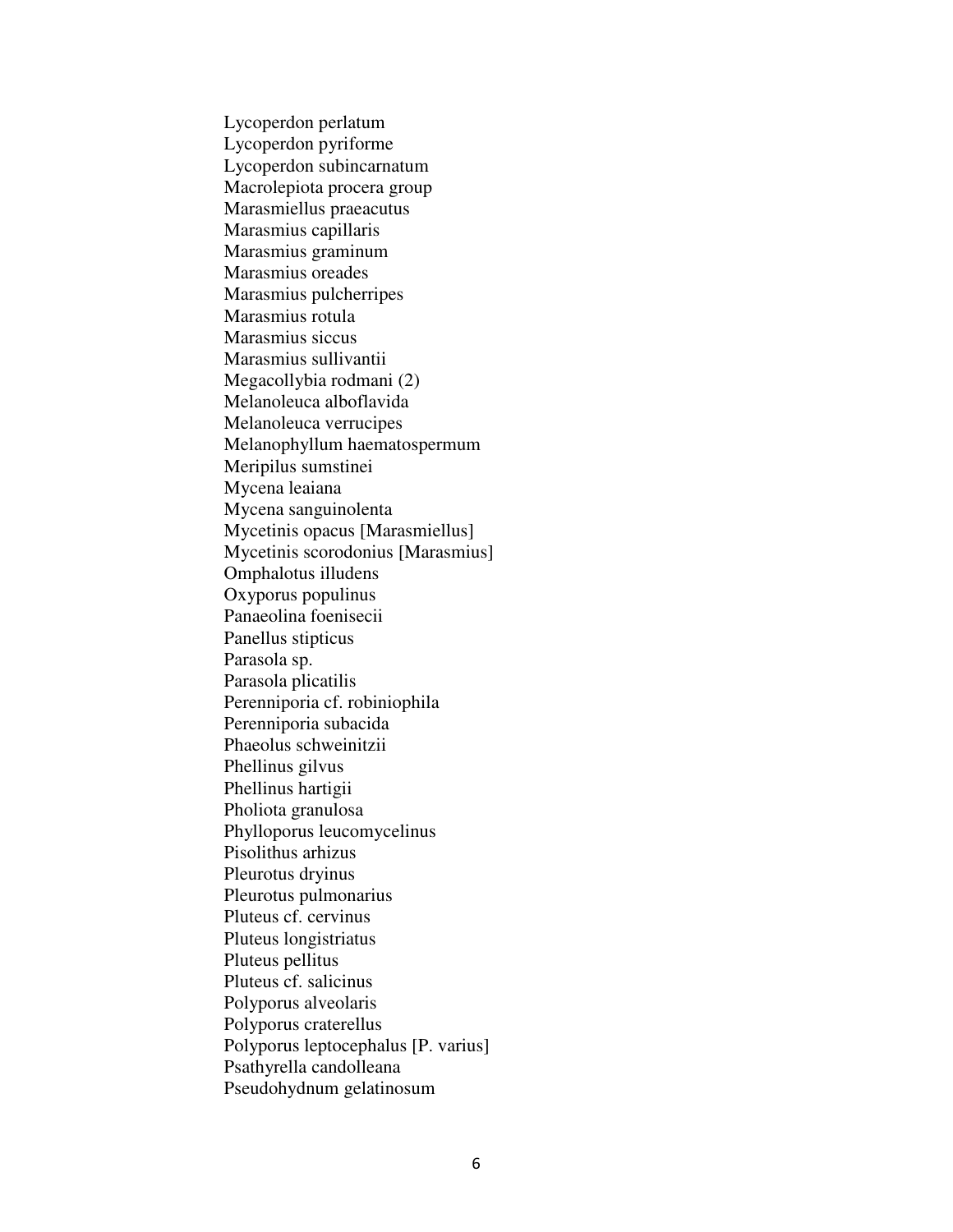Psilocybe caerulipes Pycnoporellus alboluteus Pycnoporellus fulgens Pycnoporus cinnabarinus Ramaria stricta Retiboletus griseus Retiboletus ornatipes Rickenella fibula Russula sp. Russula betularum Russula cadaveriolens Russula fragrantissima group Russula mariae Russula michiganensis Russula modesta Russula ochroleucoides Russula operta Russula peckii Russula pectinatoides Russula redolens Russula rubescens Russula subtilis Russula variata Russula cf. virescens Schizophyllum commune Scleroderma cepa Scleroderma citrinum Sebacina incrustans group Simocybe centunculus Simocybe cf. serrulata Sparassis spathulata [S. herbstii] (2) Steccherinum ochraceum Stereum complicatum Stereum ostrea Stereum striatum Stereum cf. striatum Strobilomyces cf. strobilaceus [S. cf. floccopus] Suillus sp. Suillus granulatus (2) Suillus grevillei Suillus placidus Syzygospora mycetophila [Christiansenia] (2) Tapinella atrotomentosa [Paxillus atrotomentosus] Tetrapyrgos nigripes Thelephora anthocephala Thelephora vialis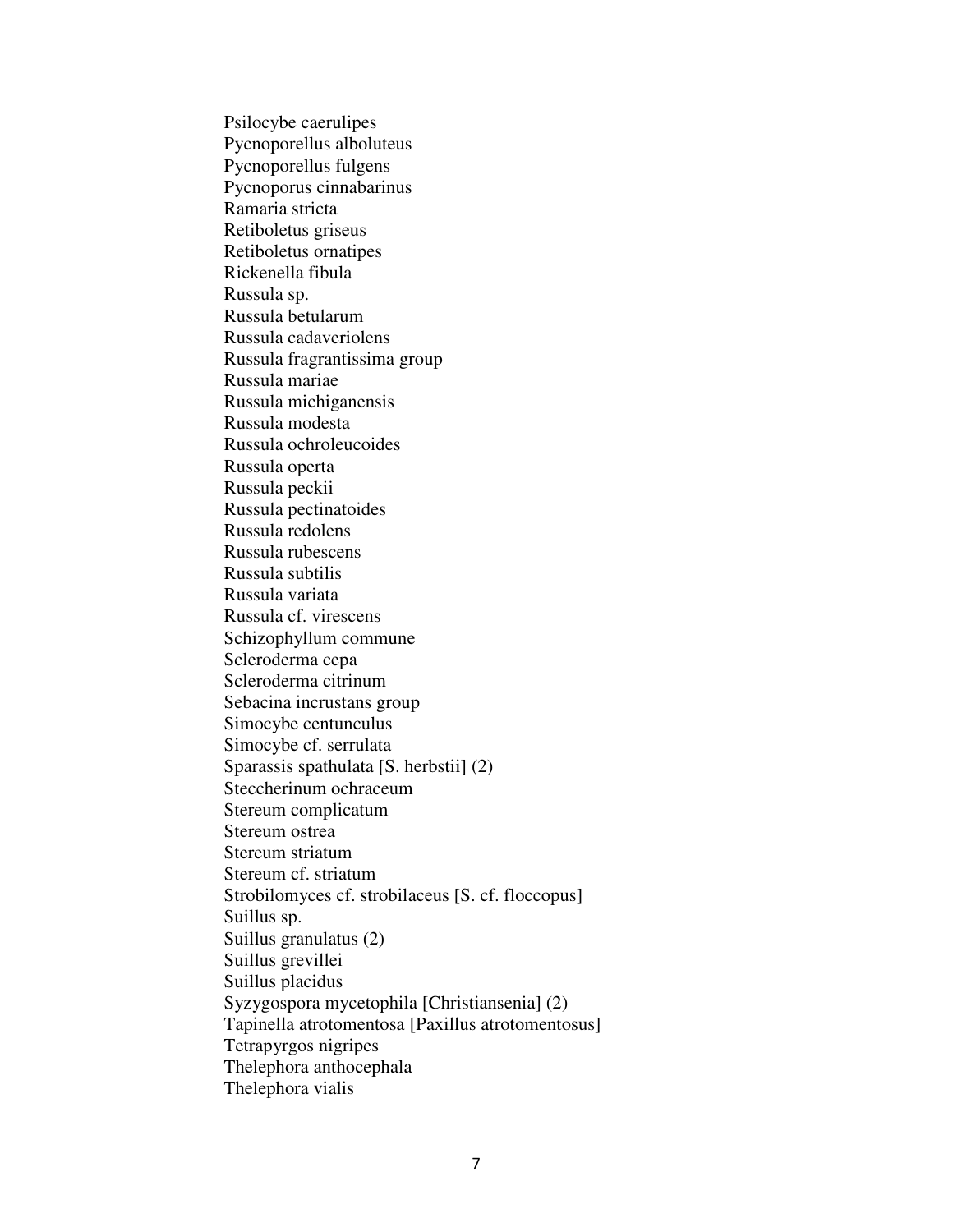Trametes elegans [Lenzites] Trametes versicolor Tremellodendron pallidum Trichaptum abietinum Trichaptum biforme Tricholomopsis decora Tricholomopsis rutilans Tubaria sp. Tylopilus alboater Tylopilus atronicotianus Tylopilus chromapes [Leccinum] \* Tylopilus ferrugineus Tylopilus plumbeoviolaceus Tylopilus rubrobrunneus Tyromyces chioneus Vararia cf. sp. Xanthoconium affine var. affine Xanthoconium affine var. maculosus Xanthoconium purpureum Xanthoconium separans Xeromphalina campanella Xylobolus frustulatus

## Kingdom Protozoa

Myxomycota

 Arcyria cinerea (2) Arcyria denudata Ceratiomyxa fruticulosa Ceratiomyxa fruticulosa var. porioides Fuligo septica Leocarpus fragilis Lycogala epidendrum Physarum stellatum Physarum viride Stemonitis axifera Stemonitis splendens [S. lignicola]

Nine specimens vouchered from outside of foray area:

 Boletus firmus [West Virginia] Boletus roodyi [West Virginia] Cantharellus sp. [Ohio] Cantharellus persicinus [West Virginia] Lactarius maculatipes [West Virginia] Phlebia incarnata [Ohio] Mycorrhaphium adustum [Ohio] Pseudofistulina radicata [Ohio]